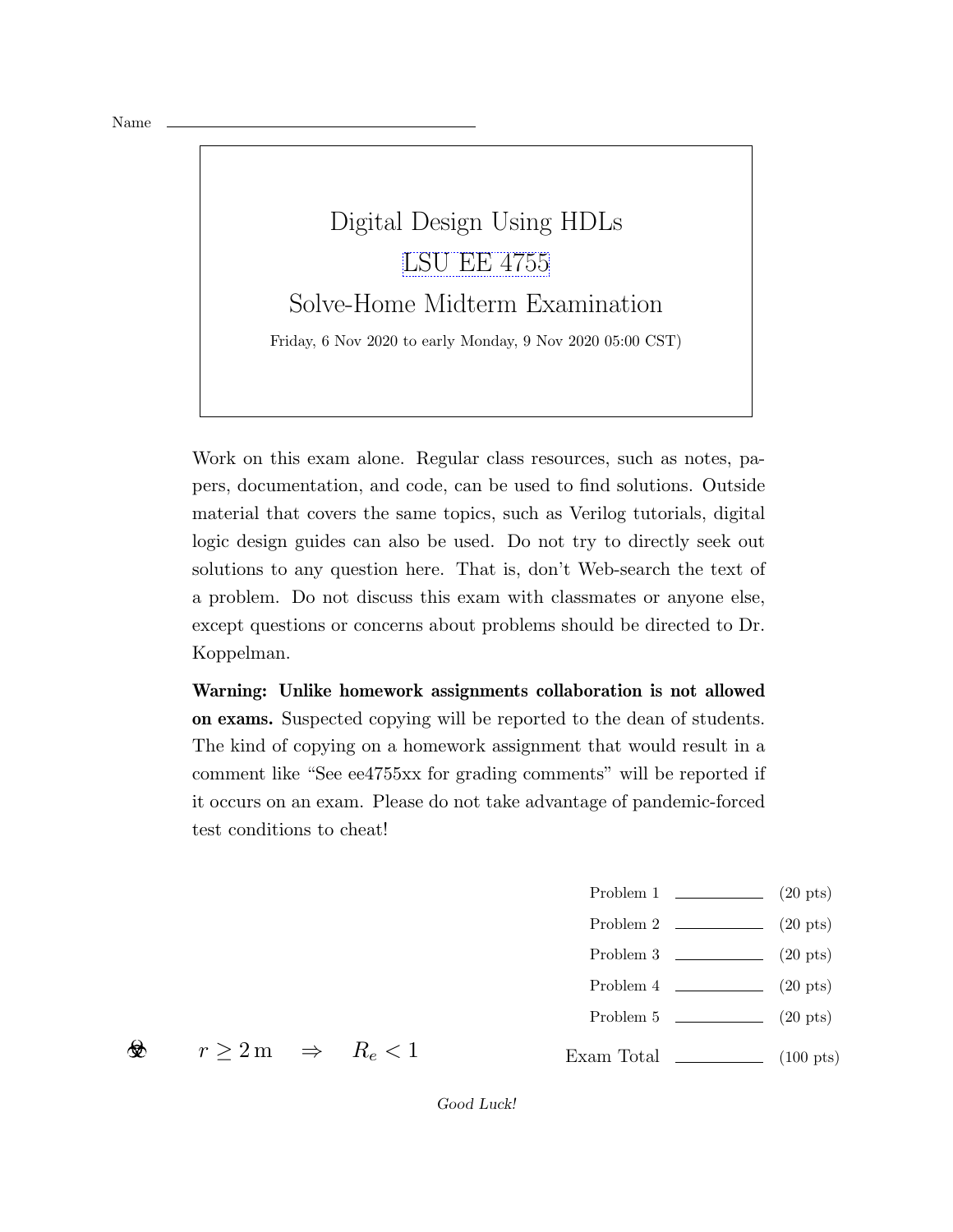Problem 1: [20 pts] Appearing below are some variations on a multiply accumulate module. (a) Complete the Verilog code below so that it matches the illustration.



Complete the Verilog.

Use parameters for the bit widths wh and wa.

The registers inferred from the Verilog must match the diagram.

module mac1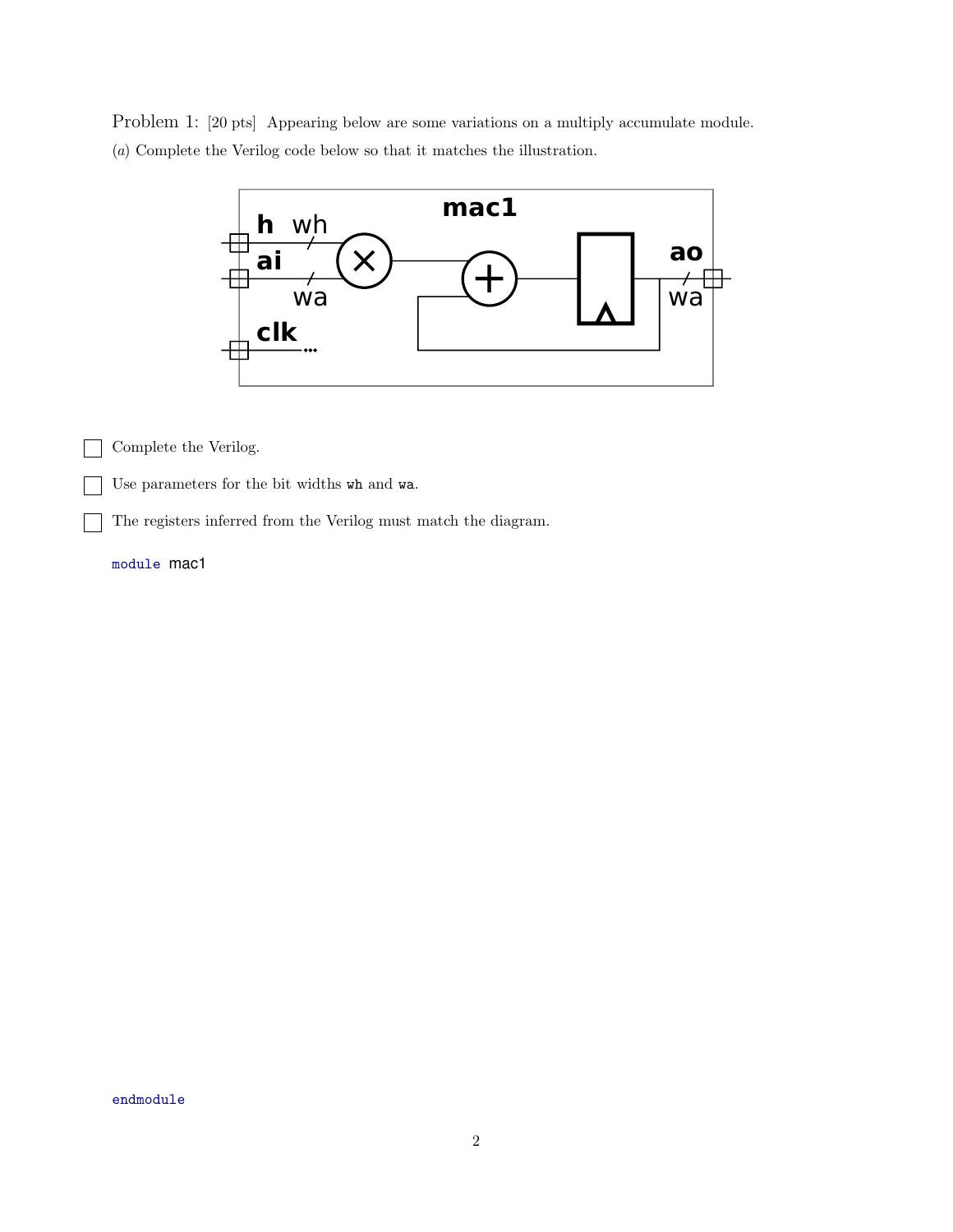(b) Complete the Verilog code below so that it matches the illustration, similar to the one on the previous page.



Complete the Verilog.  $\mathbf{I}$ 

Use parameters for the bit widths wh and wa.

The registers inferred from the Verilog must match the diagram.

module mac2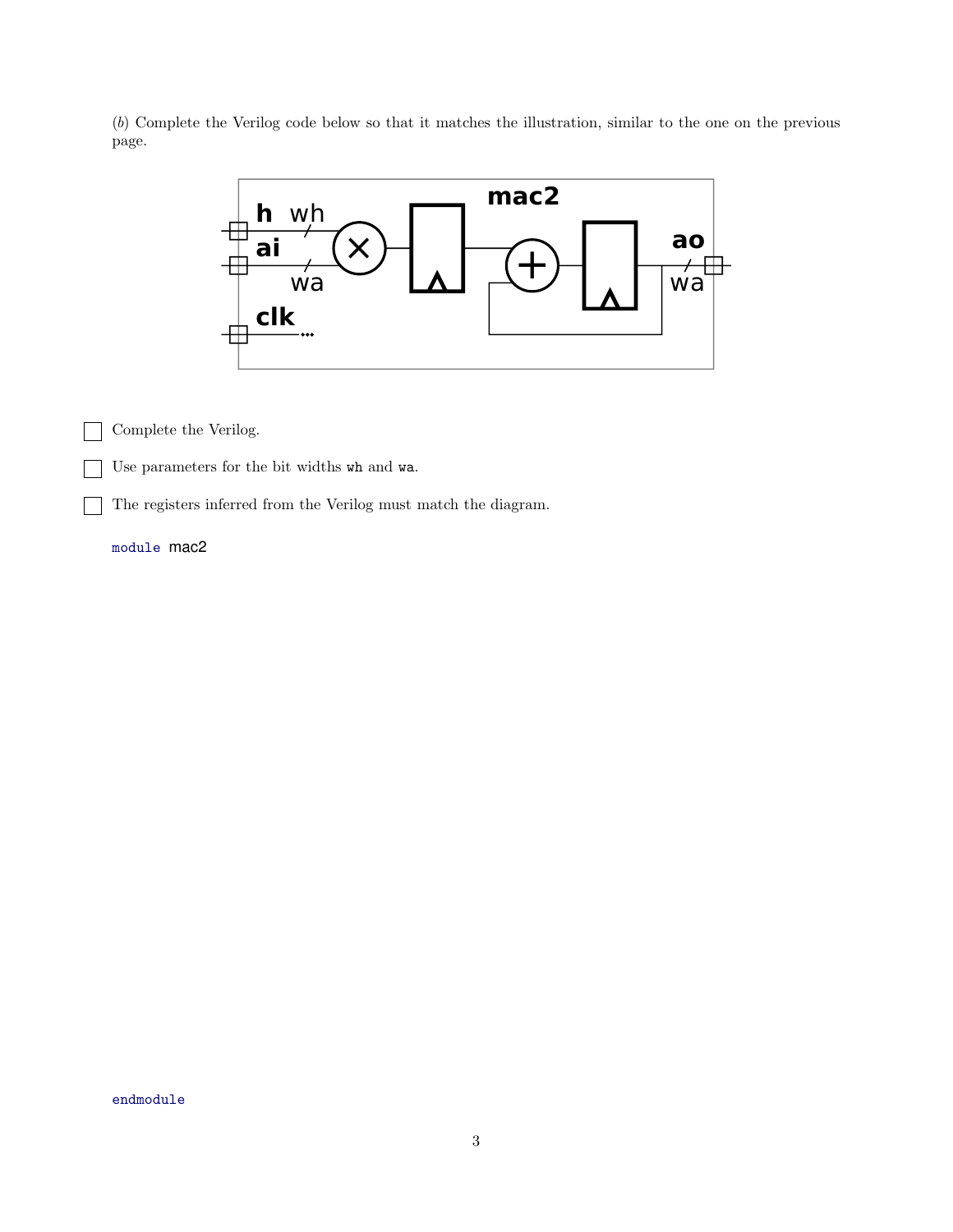Problem 2: [20 pts] The mac (multiply-accumulate) modules compute a running sum of products. The alert student might have noticed that there is no way to reset the sum. In this problem a reset will be added.

The module below has an input  $r$  (for reset) which is to work as follows: When  $r=1$  at a positive edge the product h\*ai should start a new running sum. That is, that particular h\*ai should be added to zero. When  $r=0$  at a positive edge the product  $h*ai$  should be added to the sum of the previous products. (If  $r=0$  is always true then the hardware as illustrated works correctly.)



Add hardware to the diagram to implement the reset.  $\Box$  Complete the Verilog to implement the reset.

Use parameters for the bit widths wh and wa.

The registers inferred from the Verilog must match the diagram and  $\Box$  be sure that the reset is applied to the correct value.

module mac2r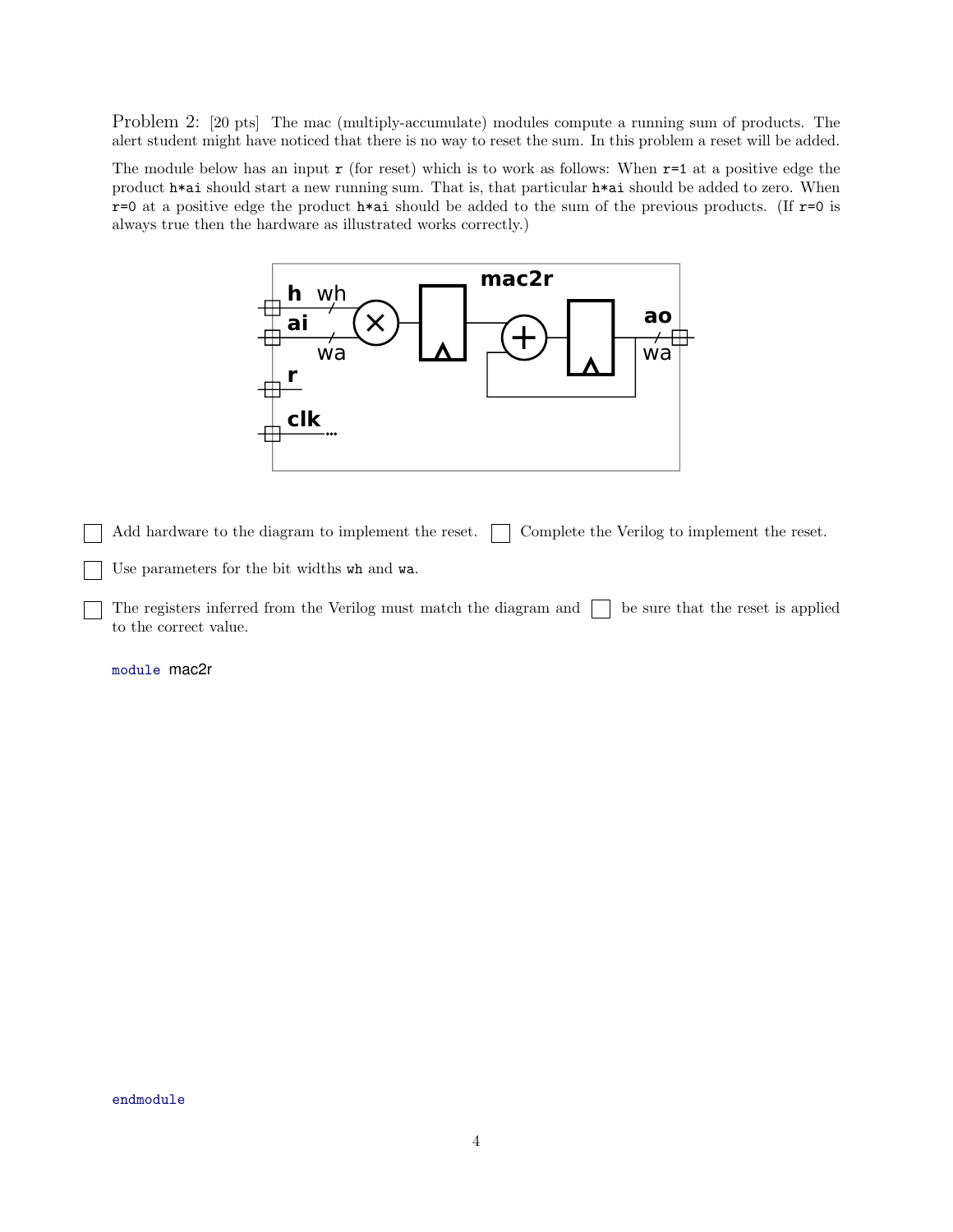Problem 3: [20 pts] Appearing below are the modules from the previous problem. Suppose that in the multiplier below bit i of the product were computed in time  $[4i + 2]$  u<sub>t</sub> and that a ripple adder were used for the sum. Let  $w$  denote the value of  $wh$  and  $wa$  (which means  $wh = wa$ ).



(a) Find the minimum clock period for each using the simple model, and taking into account cascading. (The clock period is the length of the critical path, including the register delay.)

Find the clock period for  $\text{mac1}$  with cascading.  $\Box$  Don't forget to include the delay of the register.

Find the clock period for mac2 with cascading. Don't forget to include the delay of the registers.

(b) Find the minimum clock period for each using the simple model assuming that the multiplier output and adder input could not cascade.

Find the clock period for mac1 without cascading.  $\Box$  Don't forget to include the delay of the register.

Find the clock period for  $\texttt{mac2}$  without cascading.  $\Box$  Don't forget to include the delay of the registers.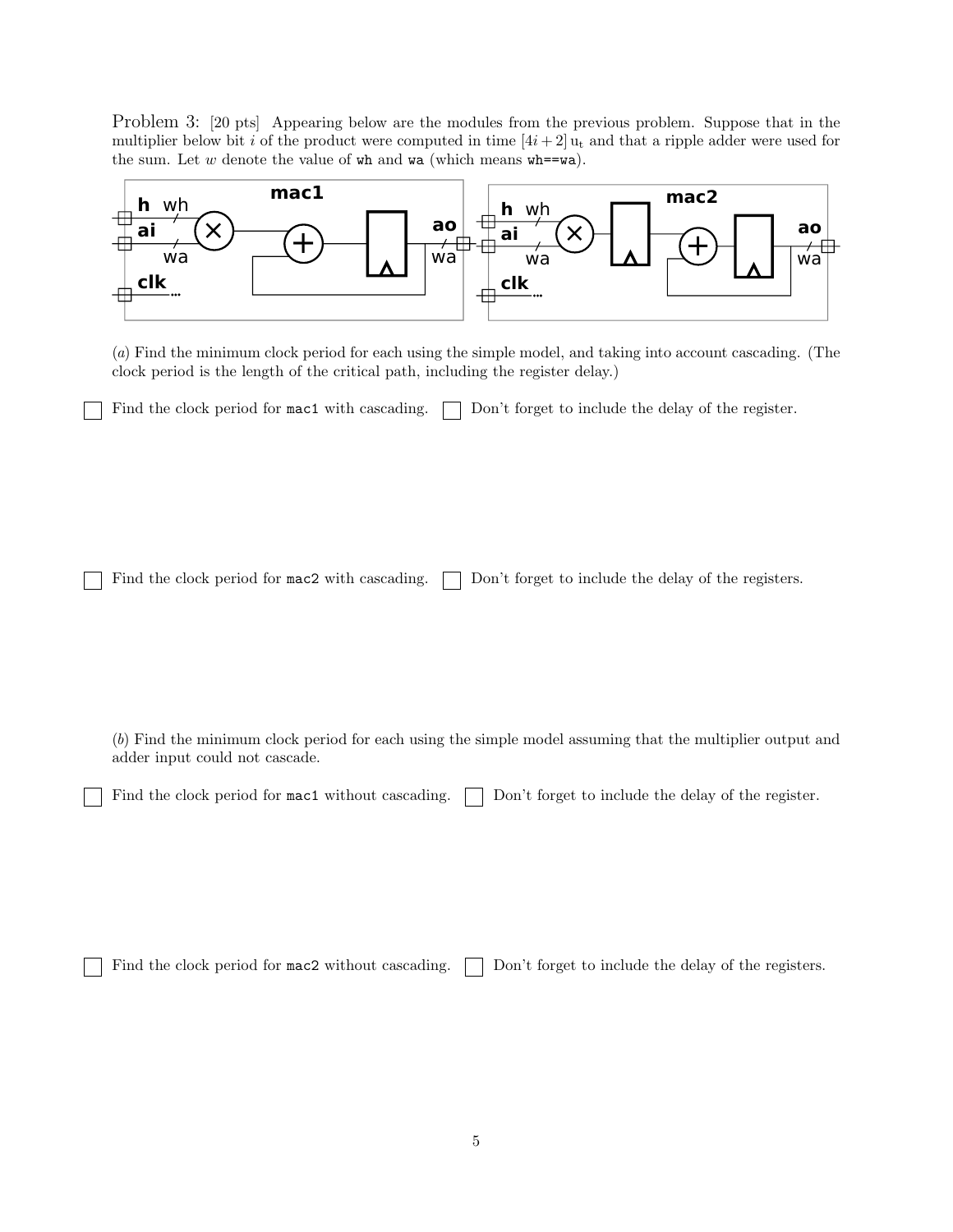Problem 4: [20 pts] Appearing below is a recursively defined multiplier constructed using bfa (binary full adder) and bha (binary half adder) modules.

```
module mult tree bfas #( int wa = 16, int wb = wa, int wp = wa + wb)
   ( output uwire [wp-1:0] prod, input uwire [wa-1:0] a, input uwire [wb-1:0] b);
   if (wa == 1) begin
      assign prod = a ? b : 0;end else begin
     // Split a in half and recursively instantiate a module for each half.
     localparam int wn = wa / 2;
      localparam int wx = wb + wn;uwire [wx-1:0] prod_lo, prod_hi;
     mult_tree_bfas #(wn,wb) mlo( prod_lo, a[wn-1:0], b );
     mult_tree_bfas #(wn,wb) mhi( prod_hi, a[wa-1:wn], b );
      assign prod(wn-1:0] = prod\_lo[wn-1:0];
     uwire c[wp-1:wn-1];
      assign c[wn-1] = 0;
     for ( genvar i=wn; i<wx; i++ )
        bfa b(c[i], prod[i], prod_lo[i], prod_hi[i-wn], c[i-1] );
     for ( genvar i=wx; i\leq wx+wn; i++ )
       bha b(c[i], prod[i], prod_hi[i-wn], c[i-1] );
     localparam int wz = wp - wx - wn;if (wz > 0) assign prod[wp-1 := wz] = 0;
   end
endmodule
```
Show the hardware that will be inferred for two levels of recursion and compute its cost. That is, show three instances of mult\_tree\_bfas: a top-level one, and two recursive instantiations. Show the hardware for the top-level instance and both of the two recursive instantiations. (It is only necessary to show two levels.) Do this for wa=8 in the top-level module.

Show the inferred hardware.

Compute the cost of the hardware in your diagram using the simple model. (Work out the cost of a bha by hand.) The cost should be for two levels, not for hardware going down to the base case.

Be sure to distinguish hardware (such as a bfa module) from values computed during elaboration.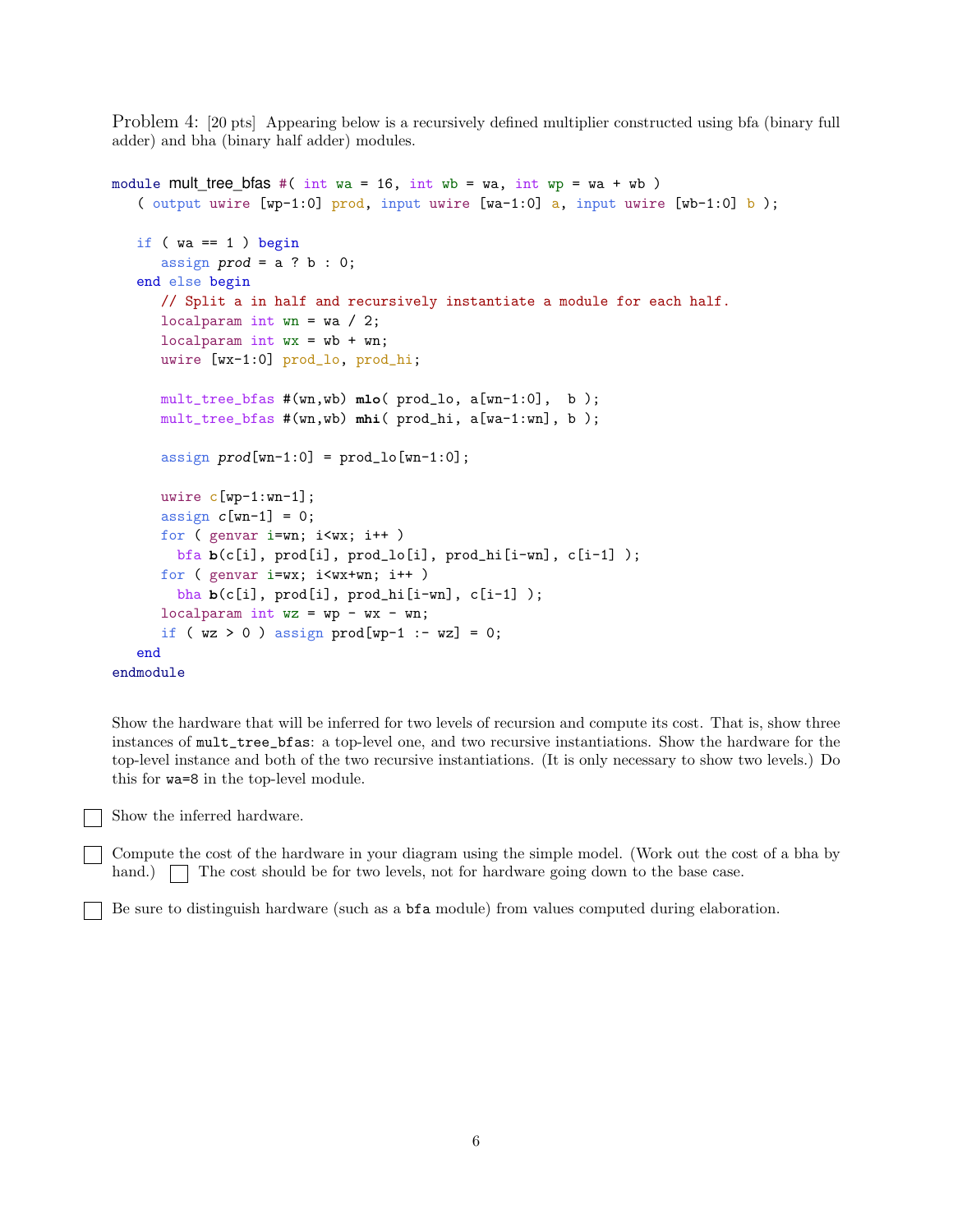Problem 5: [20 pts] Answer each question below.

(a) Appearing below is a multiply/add module, nnMADDfp, that computes its result using a FP add and multiply module. The values on the ports are IEEE 754 floats, and when wa=32 the format is IEEE 754 single, the same as a SystemVerilog shortreal. That is followed by an incomplete testbench module, testnnMADD. The testbench module generates random values for the nnMADDfp module in variables ar, br, and sir, and computes what the result should be, sor.

Add Verilog code to deliver ar, br, and sir to the nnMADDfp instance, and to put the output of nnMADDfp into sor\_mut so that sor\_mut has the correct type of value. Note that one does not need to understand what is inside of nnMADDfp, nnAddfp, nor nnMultfp.

Deliver (whatever that means)  $ar$ , br, and  $sir$  to nnMADDfp instance.  $\vert \cdot \vert$  Get output of the nnMADDfp instance into variable sor mut.

```
module nnMADDfp #( int wa = 10)
  ( output uwire [wa-1:0] so, input uwire [wa-1:0] a, b, si);
  uwire [wa-1:0] p;
  nnMultfp #(wa) mu(p, a, b);
  nnAddfp #(wa) ad(so, si, p);
endmodule
```

```
module testnnMADD;
```
localparam int  $w = 32$ , ntests = 100; uwire  $[w-1:0]$  so; logic [w-1:0] a, b, si; nnMADDfp #(w) **n**(so, a, b, si);

```
initial begin
```

```
for ( int t=0; t<ntests; t++ ) begin
  shortreal sor, ar, br, sir, sor_mut;
  ar = rand_f p(); // Value to be used as input a to nnMADDfp.
  br = rand_fp(); // Value to be used as input b to nnMADDfp.
  sir = rand_fp(); // Value to be used as input si to nnMADDfp.
  sor = ar * br + sir;
```
#1;

```
\texttt{sort\_mut} = \qquad \qquad ; \ \texttt{ // } \texttt{ <- } \texttt{ - } \texttt{DON'} \texttt{ T } \texttt{ FORGET}.if ( sor != sor_mut ) handle_incorrect_result();
     end
end
```

```
endmodule
```